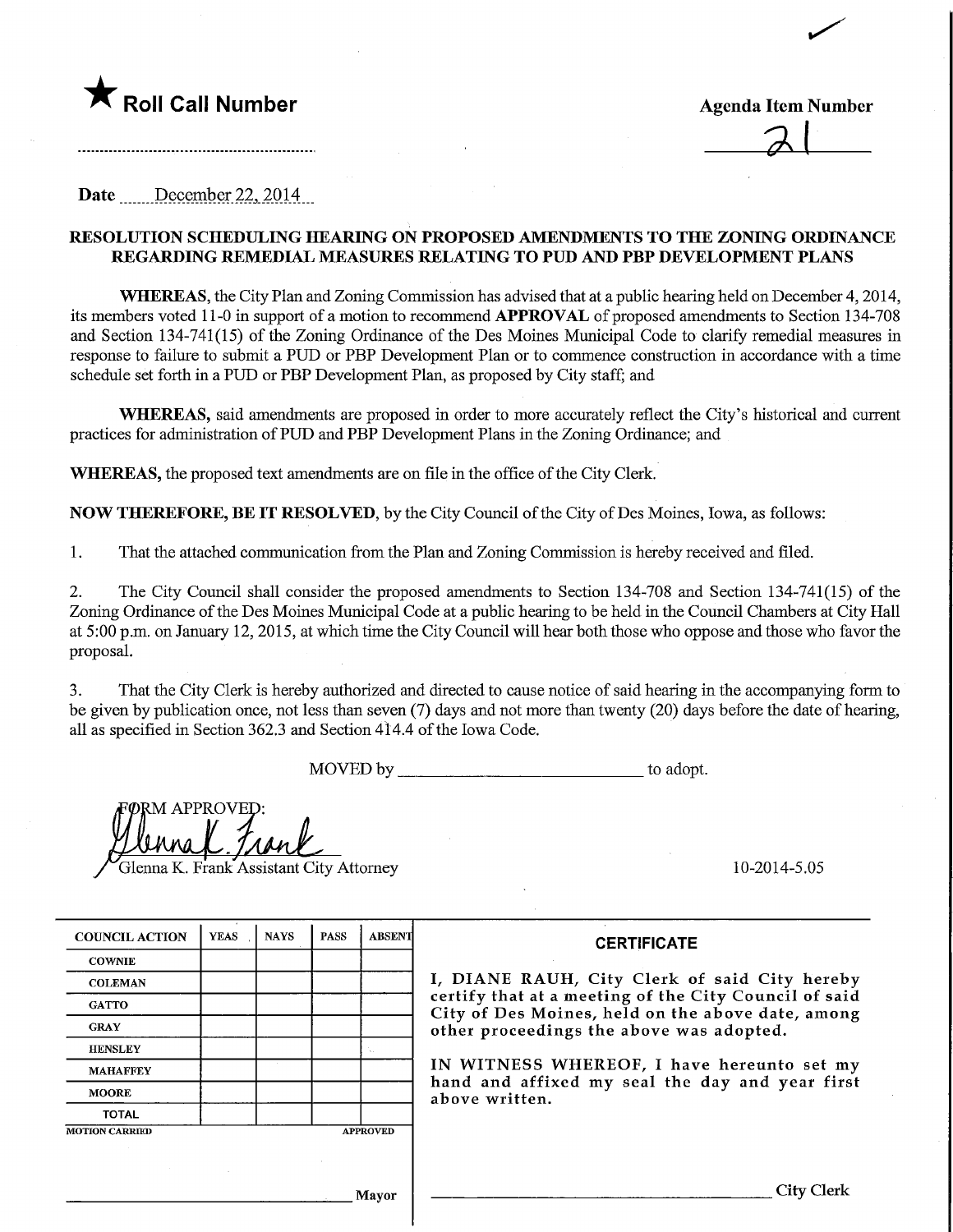#### Sec. 134-708. Failure to submit development plan or to commence construction.

If the developer fails either (i) to submit a development plan within the time requirements of section 134-696 of this division or (ii) to commence construction in accordance with the time schedule set forth in the development plan, a public hearing-shall may be scheduled before the plan and zoning commission regarding such failure, and the developer shall be served prior notice thereof by certified mail. At such meeting hearing the commission shall consider all circumstances relevant to the developer's failure and shall may vote to recommend to the city council that appropriate remedial measures be initiated, which measures may include (i) the initiation of rezoning of the subject property to the zoning classification effective immediately prior to the rezoning of the subject property to a PUD district classification, and/or (ii) referral of the matter to the legal department for institution of enforcement proceedings in the courts pursuant to sections 134-31 and 134-32. Upon receipt of the recommendations of the commission, the city council shall may act to initiate remedial measures in conformity to the commission's recommendations or to initiate such other remedial measures as the council determines to be reasonably necessary under the circumstances.

# (0.10,726, 10,843, 10,927, 11,577, 11,833, 12,067, 13,015, 13,081; C91, § 2A-14.01(Q)^COO, §134-708.0.15.—)

## Sec. 134-741. Commission review and council approval of rezoning, conceptual and development plans.

Applications for rezoning and conceptual plans for the PBP planned business park district shall require review by the commission and approval by the council for compliance with this division prior to the issuance of a building permit. The following procedures shall be followed: ----------

(15) Failure to submit development plan or to commence construction; measures. If the developer fails either (i) to submit a development plan within the time requirements of subsection (5) of this section or (ii) to commence construction in accordance with the time schedule set forth in the development plan, a public hearing-shall may be scheduled before the plan and zoning commission regarding such failure, and the developer shall be served prior notice thereof by certified mail. At such-meeting hearing the commission shall consider all circumstances relevant to the developer's failure and-shall may vote to recommend to the city council that appropriate remedial measures be initiated, which measures may include (i) the initiation of rezoning of the subject property to the zoning classification effective immediately prior to the rezoning of the subject property to a PBP district classification, and/or (ii) referral of the matter to the legal department for institution of enforcement proceedings in the courts pursuant to sections 134-31 and 134-32 of this chapter. Upon receipt of the recommendations of the commission, the city council—shall may act to initiate remedial measures in conformity to the commission's recommendations or to initiate such other remedial measures as the council determines to be reasonably necessary under the circumstances.

(0.11,325, 11,539, 11,832, 13,486; C91, § 2A-14.02(E): COO. §134-741: 0.15.—)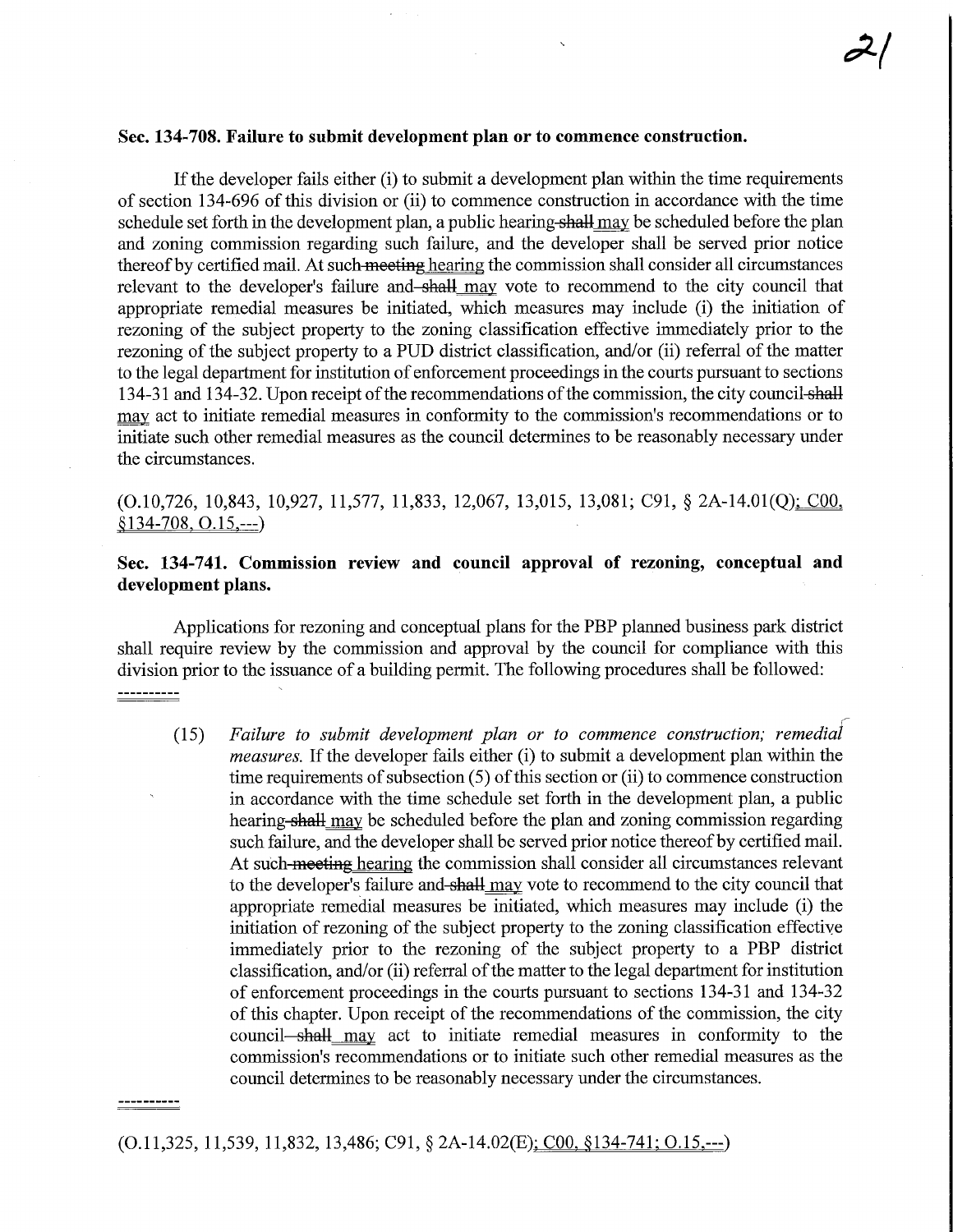| CITY OF $\overline{\sf DESMOINES}^{\sf T}$<br><b>COMMUNITY DEVELOPMENT</b> |             |  |  |  |  |  |  |  |  |
|----------------------------------------------------------------------------|-------------|--|--|--|--|--|--|--|--|
|                                                                            | Date        |  |  |  |  |  |  |  |  |
|                                                                            | Agenda Item |  |  |  |  |  |  |  |  |
|                                                                            | Roll Call # |  |  |  |  |  |  |  |  |

December 12, 2014

Honorable Mayor and City Council City of Des Moines, Iowa

Members:

Communication from the City Plan and Zoning Commission advising that at their meeting held December 4, 2014 the following action was taken regarding the Zoning text amendment to Section 134-708 and Section 134-741(15) to clarify remedial measures in response to failure to submit a PUD or PBP Development Plan or to commence construction in accordance with a time schedule set forth in a PUD or PBP Development Plan.

## COMMISSION RECOMMENDATION:

After public hearing, the members voted 11-0 as follows:

| <b>Commission Action:</b> | Yes | <b>Nays</b> | Pass | Absent |
|---------------------------|-----|-------------|------|--------|
| Dory Briles               | Χ   |             |      |        |
| JoAnne Corigliano         | Χ   |             |      |        |
| <b>Jacqueline Easley</b>  | Χ   |             |      |        |
| <b>Tim Fitzgerald</b>     |     |             |      |        |
| Dann Flaherty             | Х   |             |      |        |
| Jann Freed                | Х   |             |      |        |
| John "Jack" Hilmes        | X   |             |      |        |
| <b>Greg Jones</b>         | Χ   |             |      |        |
| <b>William Page</b>       | Χ   |             |      |        |
| <b>Mike Simonson</b>      |     |             |      |        |
| <b>CJ Stephens</b>        | Χ   |             |      |        |
| Vicki Stogdill            |     |             |      |        |
| <b>Greg Wattier</b>       |     |             |      |        |

APPROVAL of the proposed zoning text amendment.

(10-2014-5.05)

# STAFF RECOMMENDATION TO THE P&Z COMMISSION

Staff recommends approval of the proposed zoning text amendment.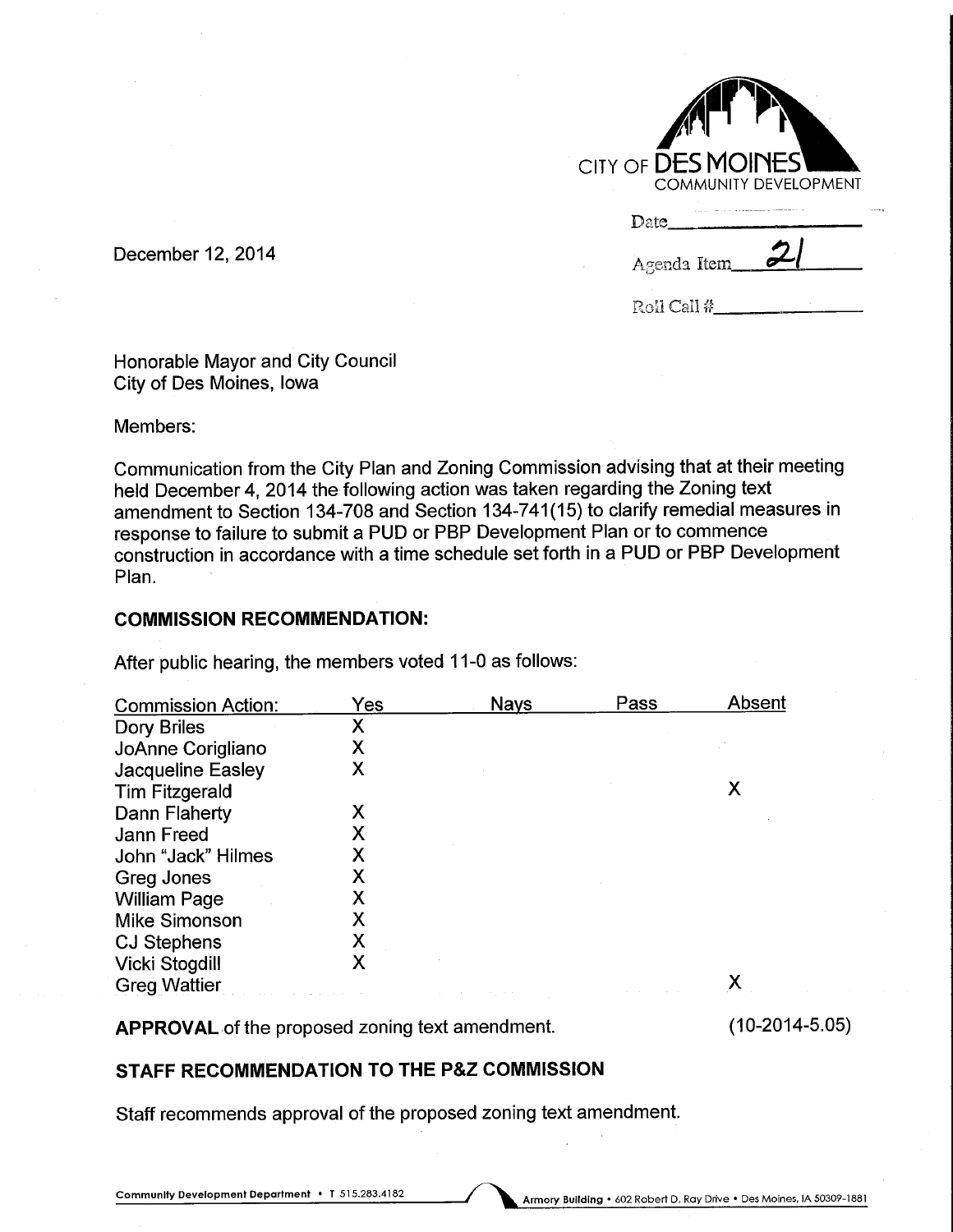## STAFF REPORT TO THE PLANNING COMMISSION

### I. GENERAL INFORMATION

The proposed text amendment to Section 134-708 and 134-741(15) of the City Code is attached. The amendment clarifies City Code to match the City's historical and current practices for administration of the zoning code.

The proposed text was not reviewed by the Regulation and Ordinance Subcommittee of the Plan and Zoning Commission as it was deemed to be minor in nature (i.e. changing mandatory word "shall" to permissive word "may") and it matches historical and current practice by the City. Staff is unaware of any Planned Unit Development (PUD) or Planned Business Park (PBP) that was voided by the City for a failure to finalize a development plan or to commence construction. However, the proposed text still preserves the City's right and discretion to void a PUD or PBP in the future.

## SUMMARY OF DISCUSSION

Grea Jones asked if anyone was present to speak on this item. None were present or requested to speak.

#### COMMISSION ACTION:

Mike Simonson moved staff recommendation for approval of the proposed zoning text amendment.

Motion passed 11-0.

Respectfully submitted,

Jason Van Essen, AICP Senior City Planner

JMV:clw

ec: File

 $2/$